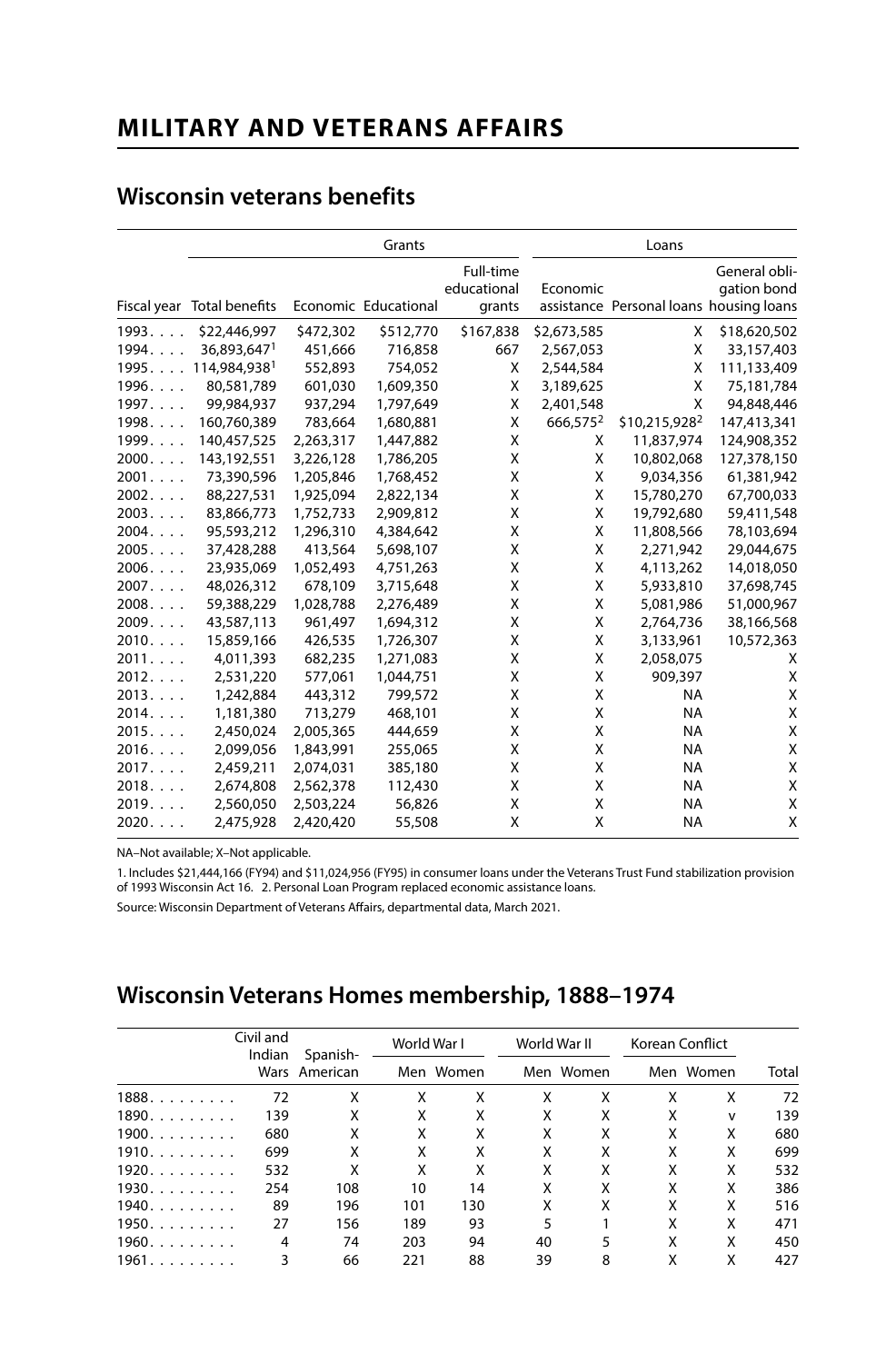# **Wisconsin Veterans Homes membership, 1888–1974,** continued

|                       | Civil and<br>Indian | Spanish-      |     | World War I | World War II |           | Korean Conflict |           |       |
|-----------------------|---------------------|---------------|-----|-------------|--------------|-----------|-----------------|-----------|-------|
|                       |                     | Wars American |     | Men Women   |              | Men Women |                 | Men Women | Total |
| 1962.                 | 3                   | 66            | 223 | 82          | 52           | 9         | X               | X         | 431   |
| 1963                  | 3                   | 67            | 235 | 87          | 57           | 10        | X               | x         | 459   |
| 1964.                 | 3                   | 63            | 237 | 105         | 61           | 16        | X               | x         | 485   |
| 1965.                 | $\overline{2}$      | 62            | 247 | 112         | 77           | 16        | X               | x         | 516   |
| 1966.                 |                     | 56            | 258 | 112         | 86           | 21        | X               | x         | 534   |
| $1967. \ldots \ldots$ |                     | 46            | 272 | 120         | 93           | 20        | X               | x         | 555   |
| 1968.                 |                     | 48            | 253 | 123         | 93           | 16        | x               | x         | 534   |
| 1969                  |                     | 43            | 253 | 145         | 101          | 14        | X               | x         | 560   |
| $1970. \ldots \ldots$ |                     | 35            | 279 | 146         | 153          | 20        |                 |           | 635   |
| 1971.                 |                     | 39            | 316 | 160         | 184          | 31        | $\mathcal{P}$   |           | 723   |
| 1972.                 |                     | 28            | 279 | 155         | 199          | 39        | $\mathcal{P}$   |           | 702   |
| 1973                  |                     | 25            | 285 | 108         | 199          | 37        |                 |           | 715   |
| 1974.                 |                     | 21            | 279 | 175         | 185          | 37        |                 | 2         | 699   |

X–Not applicable; —Represents zero.

Source: Wisconsin Department of Veterans Affairs, departmental data, March 2021.

### **Wisconsin Veterans Homes membership, 1975–2020**

|          | Spanish-<br>American              |                          | World War I<br>World War II |                |     | Korean<br>Conflict |                |                          | Vietnam                  |                          | Other eras <sup>1</sup>  |                          |       |
|----------|-----------------------------------|--------------------------|-----------------------------|----------------|-----|--------------------|----------------|--------------------------|--------------------------|--------------------------|--------------------------|--------------------------|-------|
|          |                                   | Vets. Deps.              | Vets. Deps.                 |                |     | Vets. Deps.        | Vets. Deps.    |                          | Vets. Deps.              |                          | Vets. Deps.              |                          | Total |
| 1975     | 1                                 | 18                       | 272                         | 171            | 198 | 40                 | 3              | $\overline{2}$           |                          |                          |                          |                          | 705   |
| 1976.    | 1                                 | 14                       | 254                         | 167            | 209 | 40                 | $\overline{2}$ | $\overline{2}$           | $\overline{\phantom{0}}$ |                          |                          | $\overline{\phantom{0}}$ | 689   |
| 1977     | 1                                 | 13                       | 270                         | 164            | 205 | 41                 | 4              | $\overline{2}$           | $\overline{\phantom{0}}$ |                          |                          | $\overline{\phantom{0}}$ | 700   |
| 1978.    | 1                                 | 11                       | 261                         | 158            | 218 | 38                 | 3              | $\overline{2}$           | $\overline{\phantom{0}}$ | $\overline{\phantom{0}}$ |                          | $\overline{\phantom{0}}$ | 692   |
| 1979     | 1                                 | 11                       | 244                         | 146            | 227 | 37                 | $\overline{4}$ | 1                        |                          | $\overline{\phantom{0}}$ |                          |                          | 672   |
| 1980.    | 1                                 | 8                        | 242                         | 144            | 241 | 36                 | 5              | 1                        |                          |                          |                          |                          | 678   |
| 1981     | $\overline{\phantom{0}}$          | 8                        | 224                         | 139            | 264 | 40                 | 8              | $\overline{2}$           | $\overline{\phantom{0}}$ | $\overline{\phantom{0}}$ | $\overline{\phantom{0}}$ | $\overline{\phantom{0}}$ | 685   |
| 1982.    |                                   | $\overline{7}$           | 189                         | 124            | 282 | 43                 | 11             | $\overline{2}$           | $\overline{\phantom{0}}$ | $\overline{\phantom{0}}$ |                          | $\overline{\phantom{0}}$ | 658   |
| 1983     | $\overline{\phantom{0}}$          | 5                        | 171                         | 111            | 297 | 42                 | 14             | $\overline{2}$           | $\mathbf{1}$             |                          |                          | $\overline{\phantom{0}}$ | 643   |
| 1984.    | $\overline{\phantom{0}}$          | 4                        | 144                         | 97             | 316 | 47                 | 21             | $\overline{2}$           | 3                        | $\overline{\phantom{0}}$ | $\overline{\phantom{0}}$ | $\overline{\phantom{0}}$ | 634   |
| 1985     | $\overline{\phantom{0}}$          | 4                        | 129                         | 102            | 329 | 54                 | 28             | $\overline{\phantom{0}}$ | 5                        | $\overline{\phantom{0}}$ | $\overline{\phantom{0}}$ | $\overline{\phantom{0}}$ | 651   |
| 1986.    | $\overbrace{\phantom{123221111}}$ | 4                        | 117                         | 92             | 348 | 56                 | 35             | 5                        | $\overline{7}$           |                          |                          |                          | 664   |
| 1987.    |                                   | $\overline{2}$           | 108                         | 84             | 384 | 60                 | 36             | $\overline{4}$           | 8                        | $\overline{\phantom{0}}$ |                          | $\overline{\phantom{0}}$ | 686   |
| 1988.    |                                   | $\mathbf{1}$             | 84                          | 76             | 395 | 55                 | 45             | $\overline{7}$           | 8                        | $\overline{\phantom{0}}$ |                          | $\overline{\phantom{0}}$ | 671   |
| 1989     |                                   | $\overline{2}$           | 62                          | 75             | 399 | 67                 | 50             | $\overline{7}$           | 9                        | $\mathbf{1}$             | $\overline{\phantom{0}}$ | $\overline{\phantom{0}}$ | 672   |
| 1990     | $\overline{\phantom{0}}$          | $\overline{2}$           | 49                          | 65             | 431 | 76                 | 62             | 8                        | 10                       | 1                        | 3                        | $\overline{\phantom{0}}$ | 707   |
| 1991.    | $\overbrace{\phantom{1232211}}$   | $\overline{2}$           | 43                          | 57             | 440 | 74                 | 69             | 10                       | 10                       | $\overline{2}$           | 3                        | $\overline{\phantom{0}}$ | 710   |
| 1992.    |                                   | 1                        | 33                          | 44             | 442 | 77                 | 82             | 10                       | 12                       | 1                        | $\overline{2}$           | $\overline{\phantom{0}}$ | 704   |
| 1993     | $\overline{\phantom{0}}$          | 1                        | 23                          | 41             | 463 | 73                 | 94             | 9                        | 11                       | 1                        | $\overline{2}$           | $\equiv$                 | 718   |
| 1994.    | $\overline{\phantom{0}}$          | 1                        | 14                          | 33             | 488 | 83                 | 99             | 11                       | 12                       | $\overline{2}$           | $\mathbf{1}$             | $\overline{\phantom{0}}$ | 744   |
| 1995     | —                                 | 1                        | 8                           | 31             | 484 | 84                 | 99             | 12                       | 16                       | $\overline{2}$           | $\mathbf{1}$             | $\overline{\phantom{0}}$ | 738   |
| 1996.    | $\overline{\phantom{0}}$          | 1                        | $\overline{4}$              | 24             | 489 | 79                 | 103            | 12                       | 25                       | 1                        | 1                        |                          | 739   |
| 1997.    | $\overbrace{\phantom{12322111}}$  | 1                        | 3                           | 20             | 479 | 82                 | 107            | 11                       | 38                       | 1                        | 3                        | $\overline{\phantom{0}}$ | 744   |
| 1998.    |                                   |                          | 1                           | 17             | 460 | 83                 | 123            | 12                       | 39                       | 1                        | 9                        | $\overline{\phantom{0}}$ | 745   |
| 1999.    |                                   | $\overline{\phantom{0}}$ | $\overline{\phantom{0}}$    | 12             | 445 | 87                 | 128            | 11                       | 41                       | 3                        | 13                       | $\mathbf{1}$             | 741   |
| 2000.    |                                   | $\overline{\phantom{0}}$ |                             | 10             | 423 | 94                 | 132            | 12                       | 47                       | $\overline{4}$           | 21                       | $\overline{2}$           | 745   |
| $2001^2$ | —                                 | $\overline{\phantom{0}}$ | $\overline{\phantom{0}}$    | 9              | 414 | 95                 | 133            | 10                       | 51                       | 3                        | 25                       | $\overline{2}$           | 742   |
| 2002.    |                                   |                          | $\overline{\phantom{0}}$    | 8              | 404 | 103                | 130            | 11                       | 54                       | 3                        | 29                       | $\overline{2}$           | 744   |
| 2003     |                                   |                          | $\overline{\phantom{0}}$    | $\overline{7}$ | 433 | 105                | 140            | 13                       | 67                       | 3                        | 35                       | $\overline{2}$           | 805   |
| 2004.    |                                   |                          |                             | 3              | 416 | 99                 | 148            | 15                       | 72                       | 3                        | 40                       | $\overline{2}$           | 798   |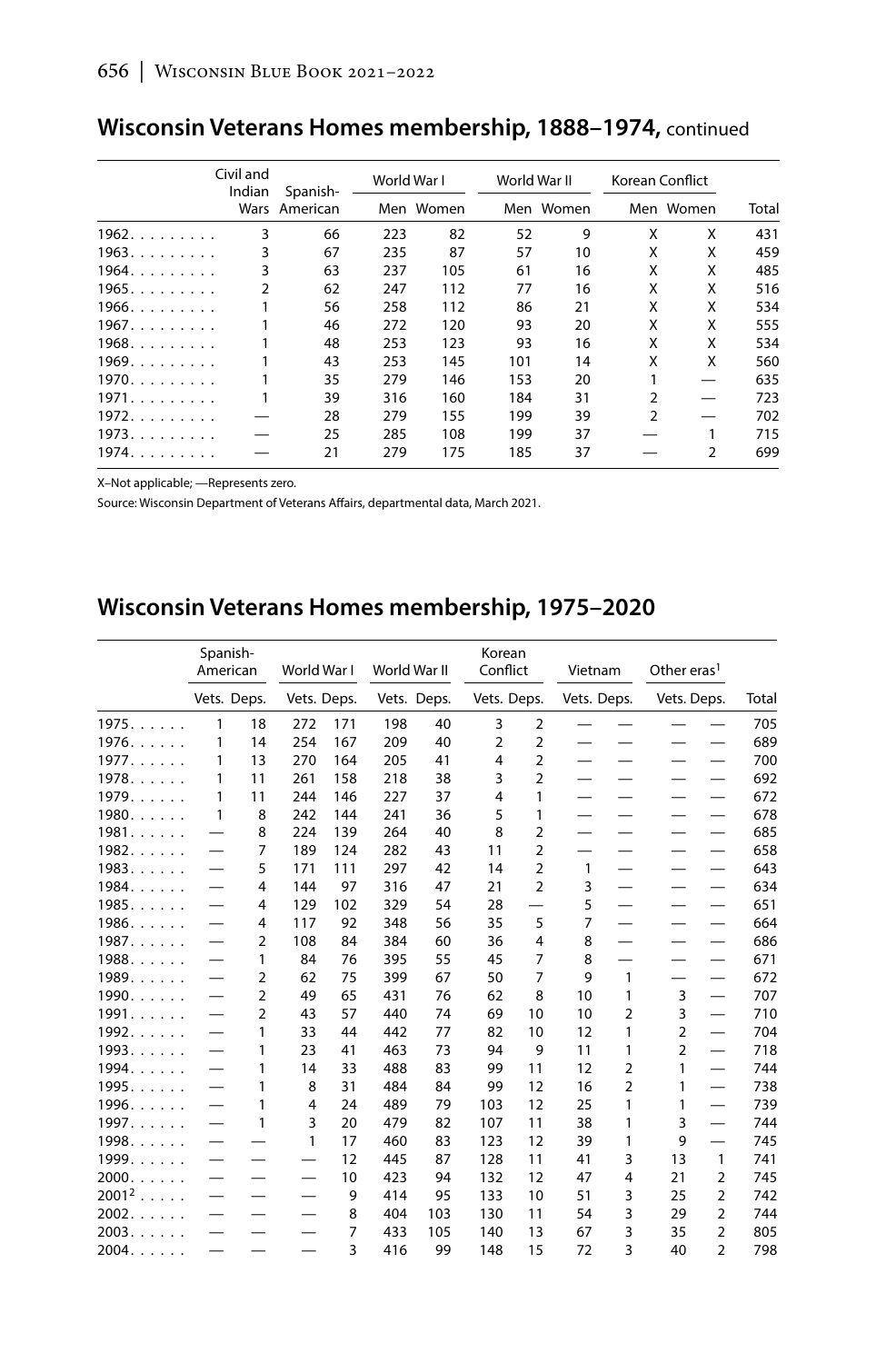### **Wisconsin Veterans Homes membership, 1975–2020,** continued

|          | Spanish-<br>American |  | World War I |                | World War II |             | Korean<br>Conflict |    | Vietnam     |    | Other eras <sup>1</sup> |                          |       |
|----------|----------------------|--|-------------|----------------|--------------|-------------|--------------------|----|-------------|----|-------------------------|--------------------------|-------|
|          | Vets. Deps.          |  | Vets. Deps. |                |              | Vets. Deps. | Vets. Deps.        |    | Vets. Deps. |    | Vets. Deps.             |                          | Total |
| 2005     |                      |  |             | $\overline{2}$ | 350          | 103         | 144                | 15 | 71          | 3  | 40                      | $\overline{2}$           | 730   |
| 2006.    |                      |  |             | 1              | 407          | 119         | 164                | 17 | 87          | 5  | 50                      | 4                        | 854   |
| 2007.    |                      |  |             | 1              | 475          | 135         | 173                | 26 | 100         | 8  | 3                       |                          | 921   |
| 2008.    |                      |  |             | 1              | 417          | 123         | 177                | 26 | 115         | 7  | $\overline{4}$          | $\overline{\phantom{0}}$ | 870   |
| 2009.    |                      |  |             | 1              | 389          | 130         | 193                | 21 | 122         | 8  | 8                       | $\overline{\phantom{0}}$ | 947   |
| 2010.    |                      |  |             | 1              | 356          | 127         | 176                | 22 | 122         | 8  | 10                      | $\overline{\phantom{0}}$ | 892   |
| 2011.    |                      |  |             | 1              | 339          | 124         | 170                | 19 | 154         | 12 | 12                      | —                        | 904   |
| 2012.    |                      |  |             | 1              | 330          | 121         | 180                | 32 | 178         | 11 | 19                      | $\overline{2}$           | 953   |
| $2013^3$ |                      |  |             | 1              | 412          | 145         | 286                | 53 | 276         | 16 | 44                      | $\overline{2}$           | 1,235 |
| 2014.    |                      |  |             | 1              | 259          | 128         | 215                | 34 | 262         | 11 | 98                      | 4                        | 1,012 |
| 2015     |                      |  |             |                | 308          | 114         | 269                | 49 | 338         | 11 | 43                      | 1                        | 1,133 |
| 2016.    |                      |  |             |                | 248          | 107         | 255                | 46 | 364         | 14 | 45                      | 3                        | 1,082 |
| 2017.    |                      |  |             |                | 207          | 93          | 217                | 49 | 376         | 17 | 39                      | 9                        | 1,007 |
| 2018.    |                      |  |             |                | 157          | 79          | 224                | 46 | 382         | 13 | 44                      | $\overline{2}$           | 947   |
| 2019.    |                      |  |             |                | 85           | 26          | 144                | 26 | 222         | 11 | 94                      | 8                        | 616   |
| 2020     |                      |  |             |                | 44           | 31          | 101                | 23 | 281         | 10 | 118                     | 8                        | 616   |

—Represents zero. Deps.–Dependents; Vets.–Veterans.

1. Other periods of hostilities for which expeditionary medals were awarded. 2. The Wisconsin Veterans Home at King was established in 1887, and the home at Union Grove opened in 2001. Data starting in 2001 includes both homes. 3. Veterans Home at Chippewa Falls opened in 2013. Data starting in 2013 includes veterans homes at King, Union Grove, and Chippewa Falls.

Source: Wisconsin Department of Veterans Affairs, departmental data, March 2021.

## **Wisconsin National Guard**

#### **JOINT UNITS**

Joint Force Headquarters Wisconsin Joint Force Headquarters Detachment Madison 54th Civil Support Team (WMD) - Madison

### **ARMY UNITS**

Headquarters, Wisconsin Army National Guard– Madison

#### **Joint Force Headquarters Separate Units**

Recruiting and Retention Battalion–Madison Det. 1, Recruiting and Retention Battalion–Madison Det. 2, Recruiting and Retention Battalion– Milwaukee

### **32nd Infantry Brigade Combat Team**

Headquarters and Headquarters Co.–Camp Douglas

### **1st Battalion, 120th Field Artillery**

Headquarters and Headquarters Battery\*– Wisconsin Rapids Det. 1, Headquarters and Headquarters Company– Berlin Battery A–Marshfield Battery B–Stevens Point Battery C–Oconomowoc

**3rd Battalion, 126th Infantry** (Michigan Army National Guard)

#### **2nd Battalion, 127th Infantry**

Headquarters and Headquarters Co.\*–Appleton Det. 1, Headquarters Co.–Clintonville Company A\*–Waupun Det. 1, Co. A–Ripon Company B–Green Bay Company C–Fond du Lac Company D–Marinette

### **1st Battalion, 128th Infantry**

Headquarters and Headquarters Co.\*–Eau Claire Det. 1, Headquarters Co.–Abbotsford Company A–Menomonie Company B\*–New Richmond Det. 1, Company B–Rice Lake Company C\*–Arcadia Det. 1, Company C–Onalaska Company D–River Falls

### **132nd Brigade Support Battalion**

Headquarters and Headquarters Co.–Portage Company A\* (Distribution)–Janesville Det. 1, Company A–Elkhorn Company B (Maintenance)–Mauston Company C (Medical)–Racine Company D (Forward Support)–Madison Company E (Forward Support)–Antigo Company F (Forward Support)–Mosinee Company G (Forward Support)–Waupaca Company H (Forward Support)–Neillsville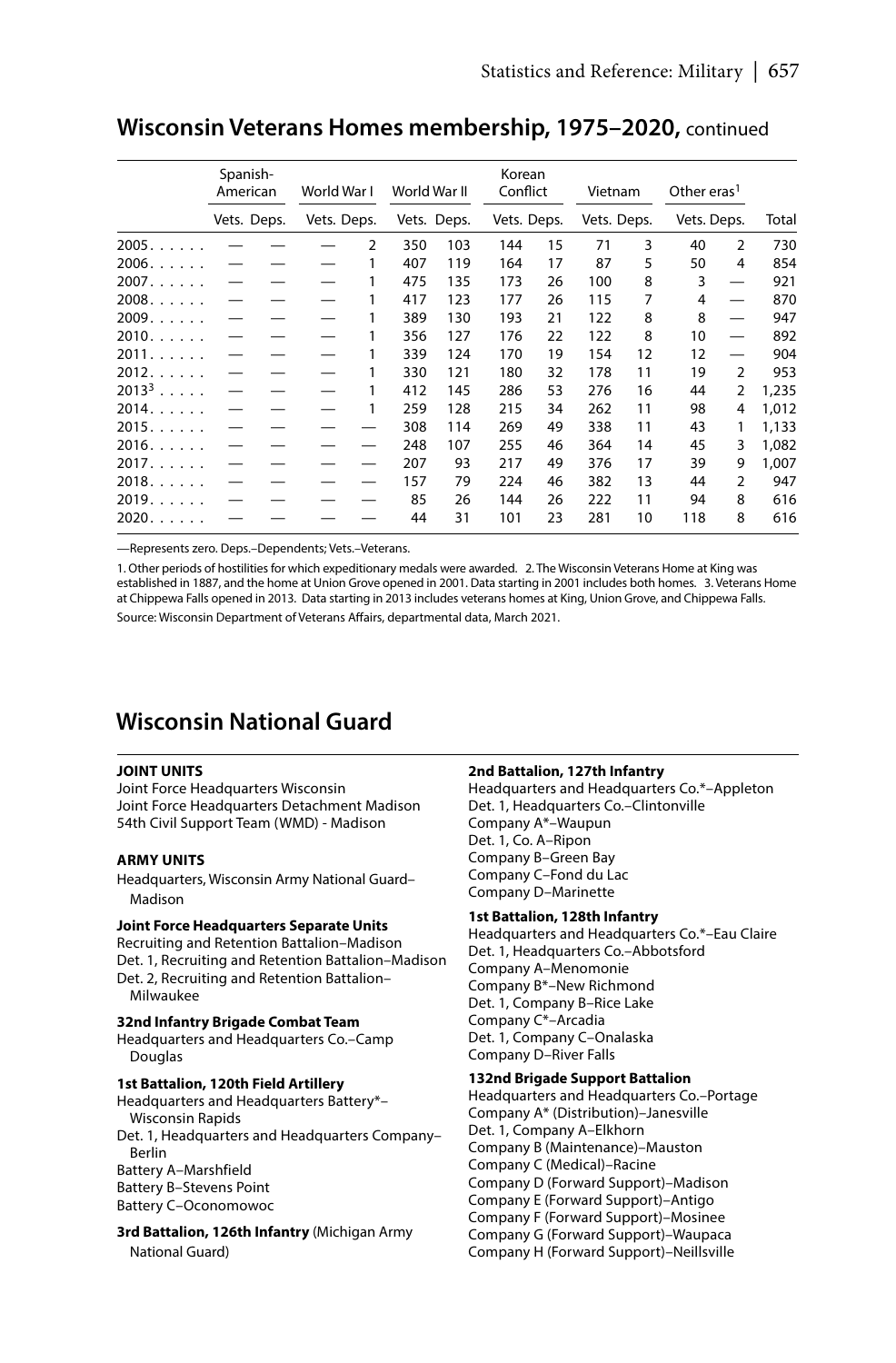### **Wisconsin National Guard,** continued

### **173rd Brigade Engineer Battalion**

Headquarters and Headquarters Co.–Wausau Company A\*–Tomahawk Det. 1, Co. A–Rhinelander Company B–Onalaska Company C (Signal)–Camp Douglas Company D\* (Military Intelligence)–Madison Det. 1, Company D (TUAS)–Camp Douglas

### **1st Squadron, 105th Cavalry** (Reconnaissance,

Surveillance and Target Acquisition) Headquarters and Headquarters Troop–Madison Troop A–Fort Atkinson Troop B–Watertown Troop C–Reedsburg

### **64th Troop Command**

Headquarters–Madison Wisconsin Medical Detachment–Camp Douglas

#### **732nd Combat Sustainment Support Battalion**

 Headquarters and Headquarters Company–Tomah 107th Maintenance Co.\*–Sparta Det. 1, 107th Maintenance Co.–Viroqua 1157th Transportation Co.–Oshkosh 1158th Transportation Co.\*–Beloit Det. 1, 1158th Trans. Co.–Black River Falls

### **1st Battalion, 147th Aviation Regiment**

Headquarters and Headquarters Co.\*–Madison Company A–Madison Det. 1, Company C–Madison Company D\*–Madison Company E\*–Madison Det. 1, Company B, 248th Aviation Support Bn.– West Bend Company C\* 1st Battalion, 168th Aviation–West Bend Det. 1, Company G, 2nd Battalion, 104th Aviation–

West Bend Det. 2, Co. D, 1st Battalion, 112th Aviation

Regiment–West Bend Det. 5, Company A, 2nd Battalion, 641st Aviation

–Madison

54th Civil Support Team–Madison

### **641st Troop Command Battalion**

Headquarters and Headquarters Detachment/ Wisconsin CERFP Command and Control Element–Madison

135th Medical Company–Waukesha

1967th Contingency Contracting Team–Camp Douglas

- 273rd Engineer Company (Wheeled Sapper)/ CERFP Search and Extraction–Medford
- 457th Chemical Co./CERFP Decontamination\*– Hartford

Det. 1, 457th Chemical Company–Burlington

112th Mobile Public Affairs Det.–Madison

132nd Army Band–Madison

Det. 1, Cyber Protection Team–Madison

505th Trial Defense Team–Madison

#### **157th Maneuver Enhancement Brigade**

Headquarters and Headquarters Co.–Milwaukee 32nd Military Police Company\*–Milwaukee 924th Engineer Det. (Facilities)– Milwaukee 357th Signal Network Support Co.– Milwaukee

**1st Battalion, 121st Field Artillery** (HIMARS) Headquarters and Headquarters Battery (HIMARS), 121st Field Artillery – Oak Creek Battery A (HIMARS)–Sussex Battery B (HIMARS)–Plymouth 108th Forward Support Company–Sussex

#### **724th Engineer Battalion**

Headquarters and Headquarters Co.–Chippewa Falls

Company A (Forward Support Company)–Hayward 106th Engineer Det. (Quarry Team)–Tomah 229th Engineer Co.\* (Horizontal)–Prairie du Chien Det. 1, 229th Engineer Company–Platteville 824th Engineer Det. (Concrete)– Tomah 829th Engineer Co. (Vertical)\*–Spooner Det. 1, 829th Engineer Co.–Ashland 950th Engineer Co. (Clearance)–Superior

**426th Regiment**–Regional Training Institute (Wisconsin Military Academy)

Headquarters and Headquarters Det.–Fort McCoy 1st Battalion, 426th Regiment (Field Artillery)–Fort

**McCoy** 

2nd Battalion, 426th Regiment (Modular Training)– Fort McCoy

### **AIR UNITS**

Headquarters, Wisconsin Air National Guard– Madison

**115th Fighter Wing**–Truax Field, Madison

- 115th Operations Group
- 176th Fighter Squadron
- 115th Operations Support Flight
- 115th Maintenance Group
- 115th Aircraft Maintenance Squadron
- 115th Maintenance Squadron
- 115th Maintenance Operations Flight
- 115th Mission Support Group
- 115th Logistics Readiness Squadron
- 115th Security Forces Squadron
- 115th Force Support Squadron
- 115th Civil Engineer Squadron
- 115th Communications Flight 15th Medical Group
- Det. 1–CERFP Medical
- 

### **128th Air Refueling Wing–**Mitchell Field, Milwaukee

- 128th Operations Group
- 126th Air Refueling Squadron
- 128th Operations Support Flight
- 128th Maintenance Group
- 128th Aircraft Maintenance Squadron
- 128th Maintenance Squadron